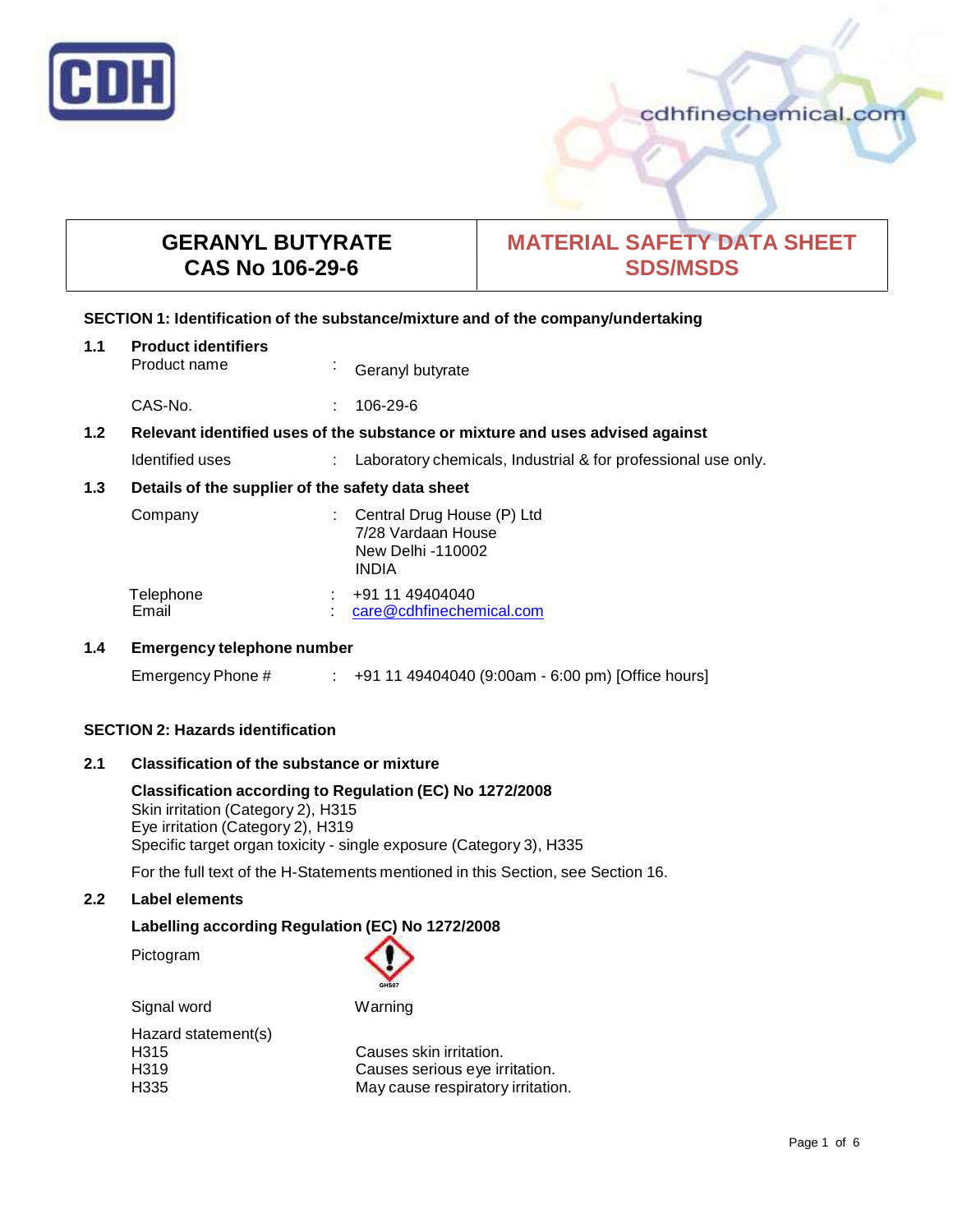| Precautionary statement(s)               | Avoid breathing dust/fume/gas/mist/vapours/spray.                   |
|------------------------------------------|---------------------------------------------------------------------|
| P <sub>261</sub>                         | IF IN EYES: Rinse cautiously with water for several minutes. Remove |
| $P305 + P351 + P338$                     | contact lenses, if present and easy to do. Continue rinsing.        |
| Supplemental Hazard<br><b>Statements</b> | none                                                                |

### **2.3 Other hazards** - none

### **SECTION 3: Composition/information on ingredients**

| 3.1 | <b>Substances</b> |                     |
|-----|-------------------|---------------------|
|     | Formula           | : $C_{14}H_{24}O_2$ |
|     | Molecular weight  | : $224.34$ g/mol    |
|     | CAS-No.           | $: 106-29-6$        |
|     | EC-No.            | $: 203 - 381 - 3$   |

# **Hazardous ingredients according to Regulation (EC) No 1272/2008**

| Component               |           | Classification                                  | Concentration |  |
|-------------------------|-----------|-------------------------------------------------|---------------|--|
| <b>Geranyl butyrate</b> |           |                                                 |               |  |
| CAS-No.                 | 106-29-6  | Skin Irrit. 2; Eye Irrit. 2; STOT $\le$ = 100 % |               |  |
| EC-No.                  | 203-381-3 | SE 3: H315, H319, H335                          |               |  |

For the full text of the H-Statements mentioned in this Section, see Section 16.

#### **SECTION 4: First aid measures**

#### **4.1 Description of first aid measures**

#### **General advice**

Consult a physician. Show this safety data sheet to the doctor in attendance.

#### **If inhaled**

If breathed in, move person into fresh air. If not breathing, give artificial respiration. Consult a physician.

#### **In case of skin contact**

Wash off with soap and plenty of water. Consult a physician.

#### **In case of eye contact**

Rinse thoroughly with plenty of water for at least 15 minutes and consult a physician.

#### **If swallowed**

Never give anything by mouth to an unconscious person. Rinse mouth with water. Consult a physician.

### **4.2 Most important symptoms and effects, both acute and delayed** The most important known symptoms and effects are described in the labelling (see section 2.2) and/or in section 11

### **4.3 Indication of any immediate medical attention and special treatment needed** No data available

### **SECTION 5: Firefighting measures**

#### **5.1 Extinguishing media**

### **Suitable extinguishing media**

Use water spray, alcohol-resistant foam, dry chemical or carbon dioxide.

**5.2 Special hazards arising from the substance ormixture** Carbon oxides

### **5.3 Advice for firefighters**

Wear self-contained breathing apparatus for firefighting if necessary.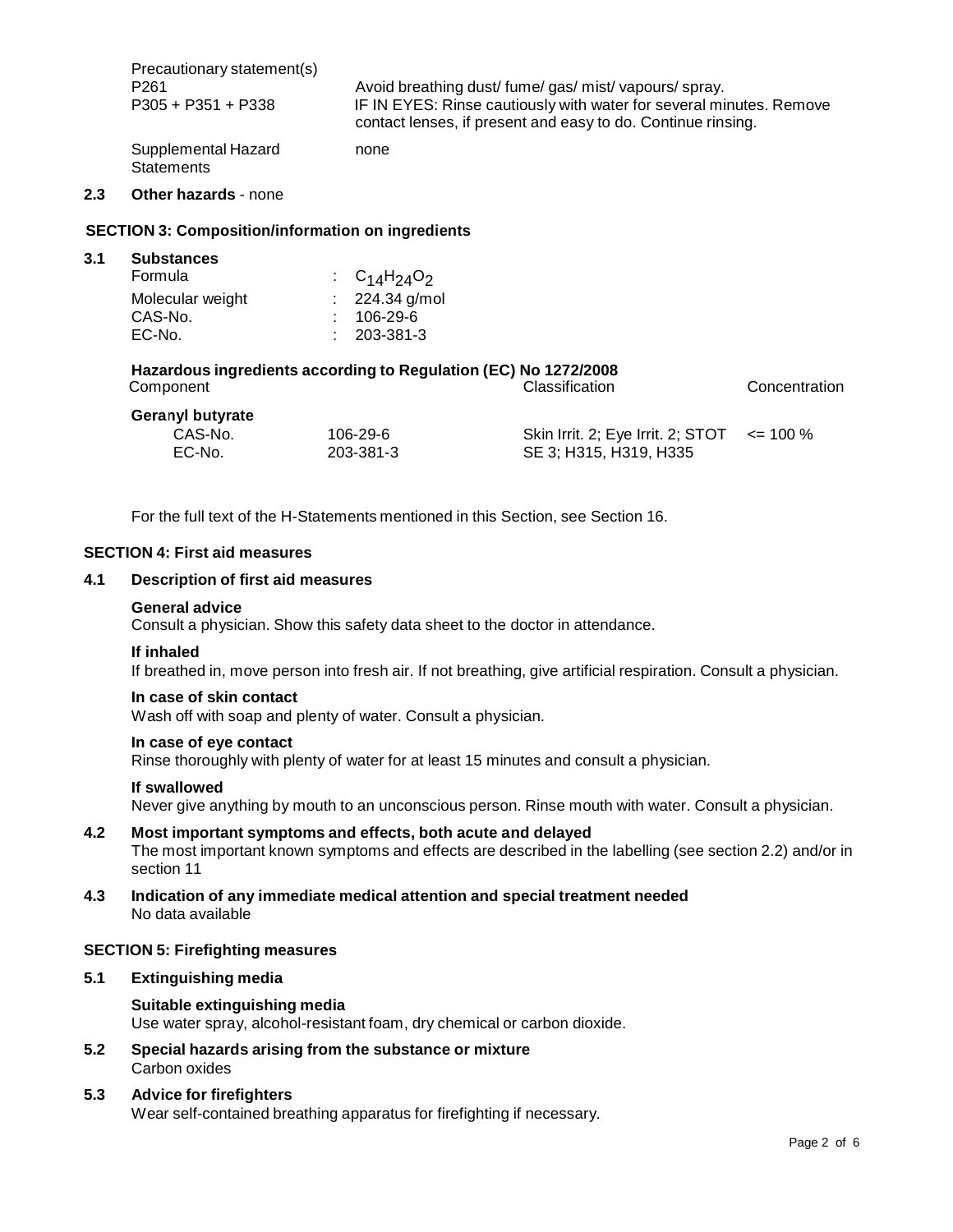### **5.4 Further information**

No data available

### **SECTION 6: Accidental release measures**

#### **6.1 Personal precautions, protective equipment and emergency procedures**

Use personal protective equipment. Avoid breathing vapours, mist or gas. Ensure adequate ventilation. Evacuate personnel to safe areas.

For personal protection see section 8.

- **6.2 Environmental precautions** Do not let product enter drains.
- **6.3 Methods and materials for containment and cleaning up** Soak up with inert absorbent material and dispose of as hazardous waste. Keep in suitable, closed containers for disposal.
- **6.4 Reference to other sections**

For disposal see section 13.

### **SECTION 7: Handling and storage**

### **7.1 Precautions for safe handling**

Avoid contact with skin and eyes. Avoid inhalation of vapour or mist. Normal measures for preventive fire protection. For precautions see section 2.2.

### **7.2 Conditions for safe storage, including any incompatibilities**

Store in cool place. Keep container tightly closed in a dry and well-ventilated place. Containers which are opened must be carefully resealed and kept upright to prevent leakage. Storage class (TRGS 510): Combustible liquids not in Storage Class 3

#### **7.3 Specific end use(s)**

Apart from the uses mentioned in section 1.2 no other specific uses are stipulated

### **SECTION 8: Exposure controls/personal protection**

- **8.1 Control parameters**
- **8.2 Exposure controls**

### **Appropriate engineering controls**

Handle in accordance with good industrial hygiene and safety practice. Wash hands before breaks and at the end of workday.

### **Personal protective equipment**

#### **Eye/face protection**

Safety glasses with side-shields conforming to EN166 Use equipment for eye protection tested and approved under appropriate government standards such as NIOSH (US) or EN 166(EU).

### **Skin protection**

Handle with gloves. Gloves must be inspected prior to use. Use proper glove removal technique (without touching glove's outer surface) to avoid skin contact with this product. Dispose of contaminated gloves after use in accordance with applicable laws and good laboratory practices. Wash and dry hands.

#### **Body Protection**

Impervious clothing, The type of protective equipment must be selected according to the concentration and amount of the dangerous substance at the specific workplace.

#### **Respiratory protection**

Where risk assessment shows air-purifying respirators are appropriate use (US) or type ABEK (EN 14387) respirator cartridges as a backup to enginee protection, use a full-face supplied air respirator. Use respirators and components tested and approved under appropriate government standards such as NIOSH (US) or CEN (EU).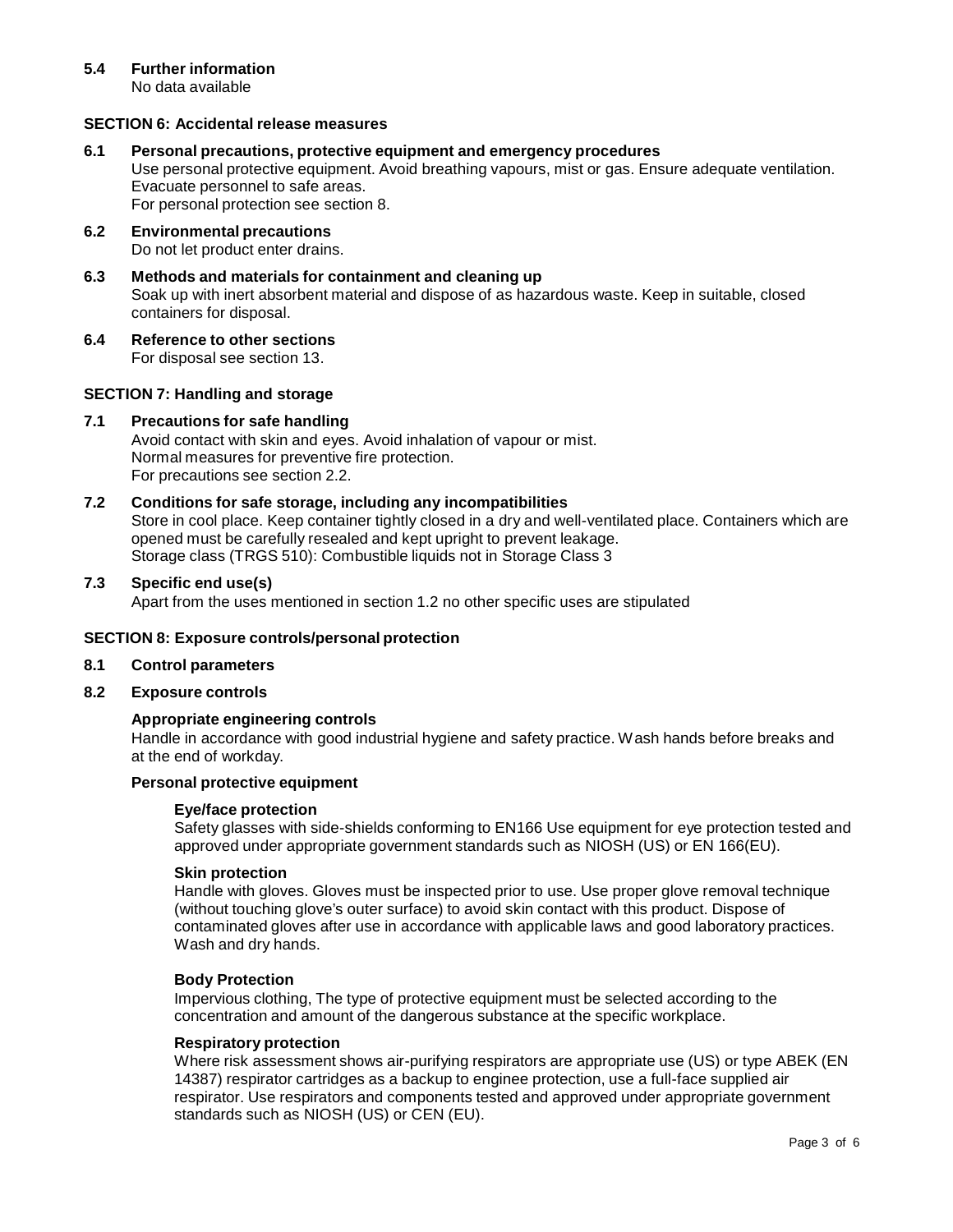### **Control of environmental exposure**

Do not let product enter drains.

### **SECTION 9: Physical and chemical properties**

### **9.1 Information on basic physical and chemical properties**

|     | a)            | Appearance                                         | Form: liquid<br>Colour: colourless |
|-----|---------------|----------------------------------------------------|------------------------------------|
|     | b)            | Odour                                              | No data available                  |
|     | $\mathbf{c})$ | <b>Odour Threshold</b>                             | No data available                  |
|     | d)            | pH                                                 | No data available                  |
|     | e)            | Melting point/freezing<br>point                    | No data available                  |
|     | f)            | Initial boiling point and<br>boiling range         | 151 - 153 °C at 24 hPa - lit.      |
|     | g)            | Flash point                                        | 113 °C - closed cup                |
|     | h)            | Evaporation rate                                   | No data available                  |
|     | i)            | Flammability (solid, gas)                          | No data available                  |
|     | j)            | Upper/lower<br>flammability or<br>explosive limits | No data available                  |
|     | k)            | Vapour pressure                                    | No data available                  |
|     | I)            | Vapour density                                     | No data available                  |
|     |               | m) Relative density                                | 0.896 g/cm3 at 25 °C               |
|     | n)            | Water solubility                                   | No data available                  |
|     | o)            | Partition coefficient: n-<br>octanol/water         | No data available                  |
|     | p)            | Auto-ignition<br>temperature                       | No data available                  |
|     | q)            | Decomposition<br>temperature                       | No data available                  |
|     | r)            | Viscosity                                          | No data available                  |
|     | s)            | <b>Explosive properties</b>                        | No data available                  |
|     | t)            | Oxidizing properties                               | No data available                  |
| 9.2 |               | Other safety information<br>No data available      |                                    |

## **SECTION 10: Stability and reactivity**

- **10.1 Reactivity** No data available
- **10.2 Chemical stability** Stable under recommended storage conditions.
- **10.3 Possibility of hazardous reactions** No data available
- **10.4 Conditions to avoid** No data available
- **10.5 Incompatible materials** Strong oxidizing agents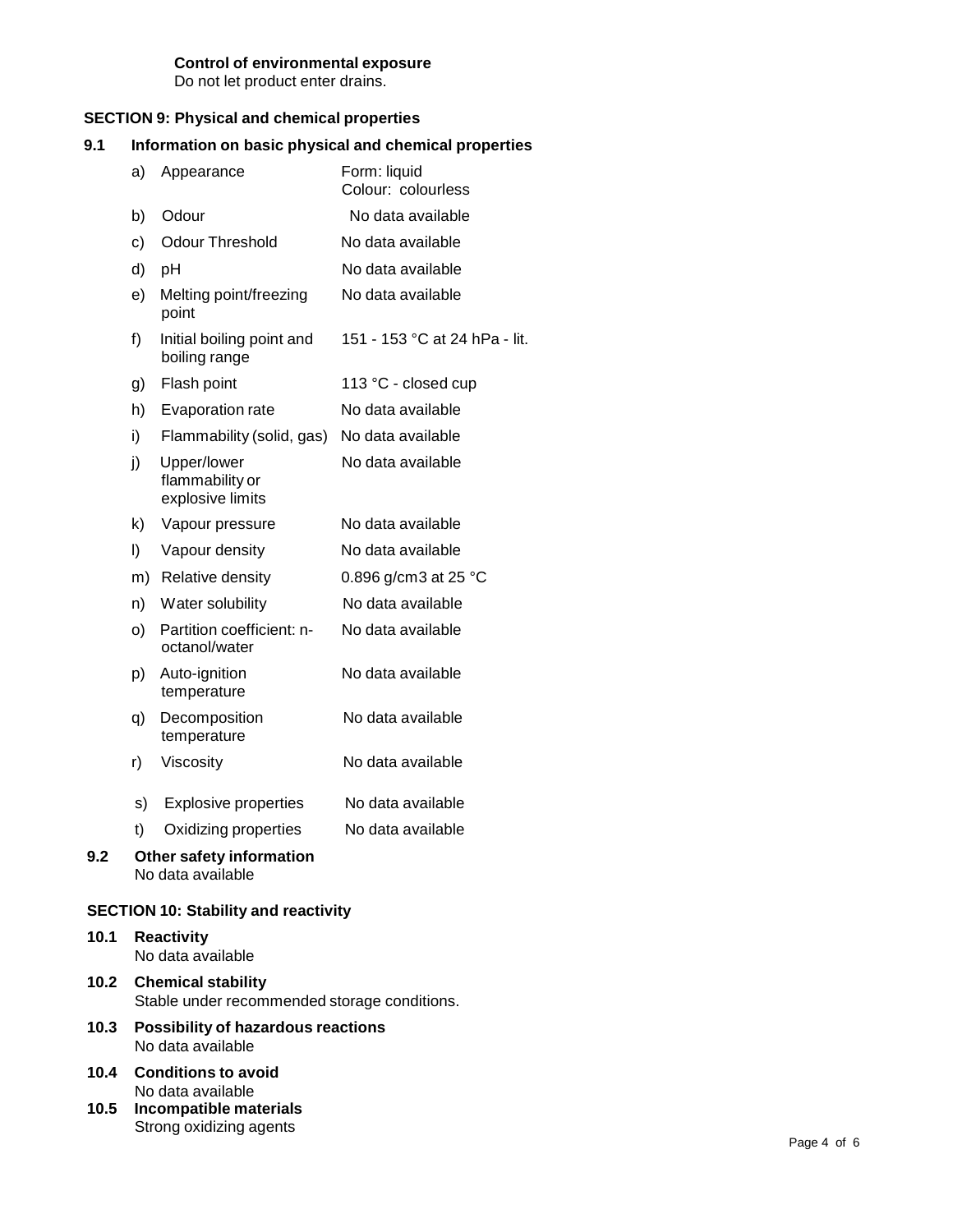### **10.6 Hazardous decomposition products**

Hazardous decomposition products formed under fire conditions. - Carbon oxides Other decomposition products - No data available In the event of fire: see section 5

#### **SECTION 11: Toxicological information**

#### **11.1 Information on toxicological effects**

### **Acute toxicity**

LD50 Oral - Rat - 10,660 mg/kg(Geranyl butyrate) Remarks: Behavioral:Somnolence (general depressed activity). Behavioral:Coma. Inhalation: No data available(Geranyl butyrate) LD50 Dermal - Rabbit - 5,000 mg/kg(Geranyl butyrate)

#### **Skin corrosion/irritation**

No data available(Geranyl butyrate)

### **Serious eye damage/eye irritation**

No data available(Geranyl butyrate)

### **Respiratory orskin sensitisation**

No data available(Geranyl butyrate)

### **Germ cell mutagenicity**

No data available(Geranyl butyrate)

#### **Carcinogenicity**

IARC: No component of this product present at levels greater than or equal to 0.1% is identified as probable, possible or confirmed human carcinogen by IARC.

#### **Reproductive toxicity**

No data available(Geranyl butyrate)

#### **Specific target organ toxicity - single exposure**

Inhalation - May cause respiratory irritation.(Geranyl butyrate)

#### **Specific target organ toxicity - repeated exposure** No data available

#### **Aspiration hazard**

No data available(Geranyl butyrate)

### **Additional Information**

RTECS: ES9990000

To the best of our knowledge, the chemical, physical, and toxicological properties have not been thoroughly investigated.(Geranyl butyrate)

#### **SECTION 12: Ecological information**

- **12.1 Toxicity** No data available
- **12.2 Persistence and degradability** No data available
- **12.3 Bioaccumulative potential** No data available
- **12.4 Mobility in soil** No data available(Geranyl butyrate)